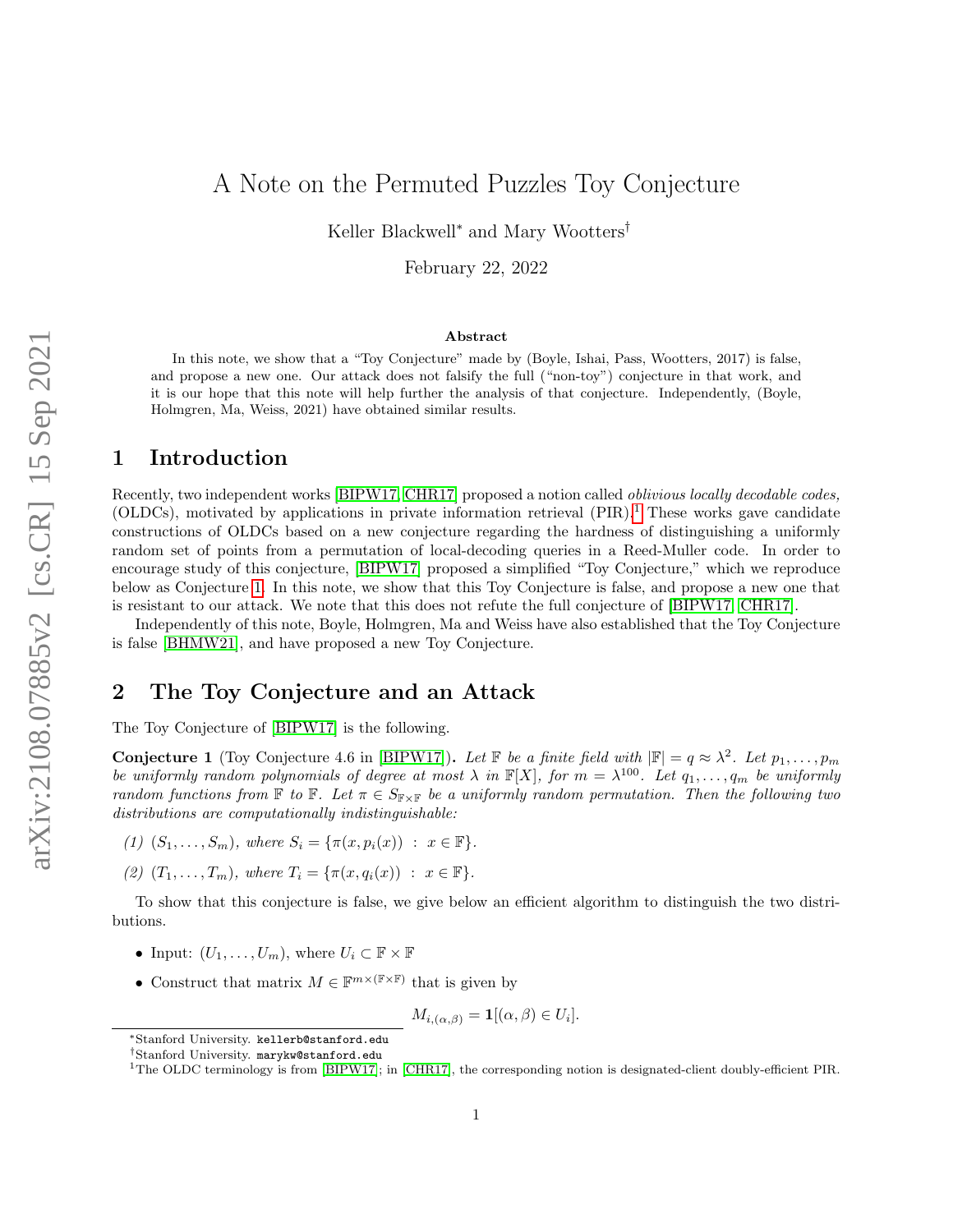- If rank $(M) < q^2 q + 1$ , output "Case (1)."
- Otherwise, output "Case (2)."

Proposition 1. The algorithm above correctly distinguishes between Case (1) and Case (2) with high probability. More precisely, in Case  $(1)$ , the algorithm returns "Case  $(1)$ " with probability 1. In Case  $(2)$ , the algorithm returns "Case (2)" with probability at least  $1-e^{-\lambda^{97}}$  over the choice of the functions  $q_i$ .

*Proof.* To prove that this algorithm is correct, we will show that under distribution  $(2)$ , the matrix M has rank exactly  $q^2 - q + 1$  with high probability; while under distribution (1), the matrix has rank strictly less than that.

Suppose that  $f_1, \ldots, f_m$  are the functions that drawn (either  $f_i = p_i$  in case (1), or  $f_i = q_i$  in case (2)). Let  $A \in \mathbb{F}^{m \times (\mathbb{F} \times \mathbb{F})}$  be the matrix that is given by

$$
A_{i,(\alpha,\beta)} = \mathbf{1}[f_i(\alpha) = \beta].
$$

Notice that M is a column permutation of A, so rank(A) = rank(M). Thus, to show that the algorithm above is correct, it suffices to study the random of A in cases (1) and (2). In the following, we let  $A_i$  denote the  $i$ 'th row of  $A$ .

Let

$$
K = \left\{ v \in \mathbb{F}^{\mathbb{F} \times \mathbb{F}} : v_{(\alpha,\beta)} = w_{\alpha} \text{ for some } w_{\alpha} \in \mathbb{F}^{\mathbb{F}} \text{ so that } \sum_{\alpha \in \mathbb{F}} w_{\alpha} = 0 \right\}.
$$

Notice that K is a subspace of  $\mathbb{F}^{\mathbb{F} \times \mathbb{F}}$  and that  $\dim(K) = q - 1$ .

Claim 1. Suppose that case (2) holds, so  $f_i = q_i$  is a uniformly random function. Then Ker(A) = K with probability at least  $1 - \lambda^{-97}$  over the choice of the functions  $f_i$ .

*Proof.* First, observe that  $K \subseteq \text{Ker}(A)$ , since for any  $i \in [m]$ ,

$$
\sum_{\alpha,\beta\in\mathbb{F}}A_{i,(\alpha,\beta)}v_{(\alpha,\beta)}=\sum_{\alpha,\beta\in\mathbb{F}}\mathbf{1}[f_i(\alpha)=\beta]w_\alpha=\sum_{\alpha\in\mathbb{F}}w_\alpha=0.
$$

On the other hand, suppose that  $v \notin K$ . If  $v_{(\alpha,\beta)} = w_\alpha$  for some  $w \in \mathbb{F}^{\mathbb{F}}$  so that  $\sum_{\alpha \in \mathbb{F}} w_\alpha \neq 0$ , then clearly  $v \notin \text{Ker}(A)$ . So suppose that  $v_{(a,b)} \neq v_{(a,b')}$  for some  $a, b, b' \in \mathbb{F}$ . Then let

$$
X_i = \sum_{\alpha \neq a} \sum_{\beta \in \mathbb{F}} A_{i,(\alpha,\beta)} v_{(\alpha,\beta)}.
$$

This is a random variable over the choice of  $f_i$ . Now, for any  $i$ , and for any  $x \in \mathbb{F}$ ,

$$
\Pr\left[A_i^T v = 0 \mid X_i = x\right] = \Pr\left[\sum_{\beta \in \mathbb{F}} A_{i,(\alpha,\beta)} v_{(\alpha,\beta)} = -x\right] = \Pr\left[v_{a,f_i(a)} = -x\right],
$$

where again the probability is over the choice of  $f_i$ . Since  $v_{(a,b)} \neq v_{(a,b')}$ , there is at least a  $1 - 1/q$  chance that  $v_{a,f_i(a)} \neq -x$ , if  $f_i = q_i$  is a uniformly random function. Thus, for all  $i \in [m]$  and for all  $x \in \mathbb{F}_q$ ,

$$
\Pr\left[v_{(a,f_i(a))} \neq -x\right] \leq 1-1/q.
$$

This implies that for all  $i \in [m]$ ,

$$
\Pr\left[A_i^T v = 0\right] = \sum_{x \in \mathbb{F}} \Pr[X_i = x] \Pr[A_i^T v = 0 \mid X_i = x] \le 1 - 1/q.
$$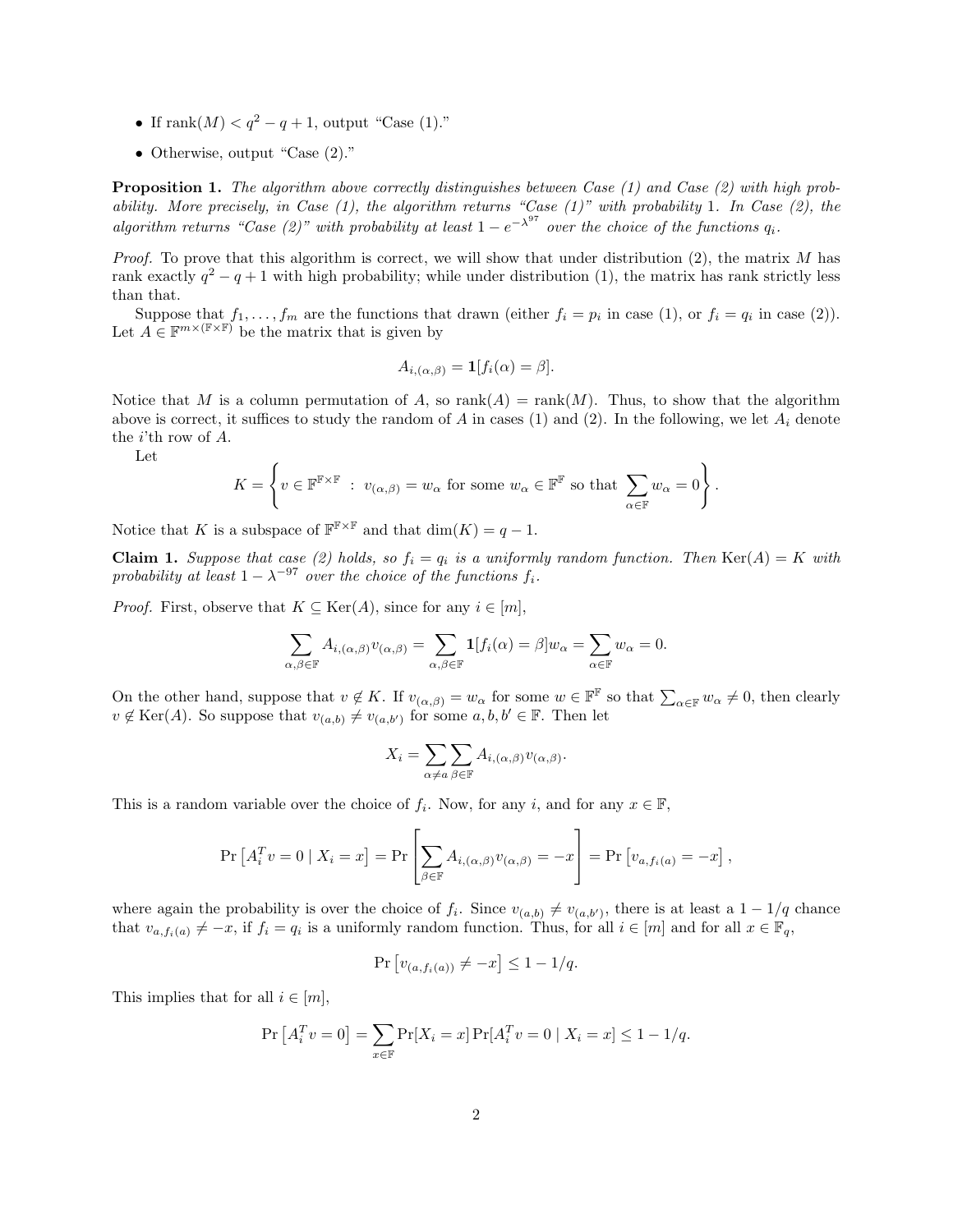By the independence of the  $f_i$ ,

$$
\Pr[A_i^T v = 0 \forall i \in [m]] \le (1 - 1/q)^m \le e^{-m/q}.
$$

By the union bound over all  $v$  of this form,

$$
\Pr[\exists v \notin K, A_i^T v = 0 \forall i \in [m]] \le q^{q^2} e^{-m/q} \le e^{q^2 \log q - m/q} \le e^{-\lambda^{97}}
$$

using the choice of  $q \approx \lambda^2$  and  $m = \lambda^{100}$ .

This establishes that, in case (2), with probability at least  $e^{-\lambda^{97}}$ , A has rank

$$
rank(K) = q^2 - dim(K) = q^2 - q + 1.
$$

On the other hand, in case (1), A has kernel vectors that are not in K. One example is the vector  $v \in \mathbb{F}^{\mathbb{F}^2}$ given by  $v_{(\alpha,\beta)} = \beta$ . To see that  $v \in \text{Ker}(A)$ , when  $f_i = p_i$  is a polynomial of degree  $\lambda < q - 1$ , observe that

$$
A_i^T v = \sum_{\alpha,\beta \in \mathbb{F}} \mathbf{1}[p_i(\alpha) = \beta] \cdot \beta = \sum_{\alpha \in \mathbb{F}} p_i(\alpha) = 0,
$$

where in the final equality we have used the fact that  $\sum_{\alpha \in \mathbb{F}} \alpha^c = 0$  for any  $0 \leq c < q - 1$ . This establishes that, in case (1),  $\text{Ker}(A) \supsetneq K$ , which implies that A has rank

rank(K) = 
$$
q^2
$$
 – dim(K)  $< q^2$  –  $q$  + 1.

This shows that the algorithm above correctly distinguishes between cases (1) and (2), with probability at least  $1 - e^{-\lambda^{97}}$ .

### 3 A New Toy Conjecture

We note that the attack above does not work if the evaluation points for the  $f_i$  are a random subset resampled each time (which is indeed the case for the more general permuted puzzles conjecture of [\[BIPW17\]](#page-3-0)). Thus, we propose the following replacement toy conjecture:

**Conjecture 2** (New Toy Conjecture). Let  $\mathbb{F}$  be a finite field with  $|\mathbb{F}| = q \approx \lambda^2$ . Let  $p_1, \ldots, p_m$  be uniformly random polynomials of degree at most  $\lambda$  in  $\mathbb{F}[X]$ , for  $m = \lambda^{100}$ . Let  $q_1, \ldots, q_m$  be uniformly random functions from  $\mathbb F$  to  $\mathbb F$ . Let  $\pi \in S_{\mathbb F \times \mathbb F}$  be a uniformly random permutation. Let  $\Omega^{(1)}, \ldots, \Omega^{(m)} \subset \mathbb F$  be independent uniformly random sets of size  $100 \cdot \lambda$ . Then the following two distributions are computationally indistinguishable:

- (1)  $(S_1, \ldots, S_m)$ , where  $S_i = \{ \pi(x, p_i(x)) : x \in \Omega^{(i)} \}.$
- (2)  $(T_1, ..., T_m)$ , where  $T_i = \{ \pi(x, q_i(x)) : x \in \Omega^{(i)} \}.$

## Acknowledgements

We thank Elette Boyle, Justin Holmgren, Fermi Ma and Mor Weiss for helpful conversations and for pointing out typos in an earlier version of this note.

 $\Box$ 

,